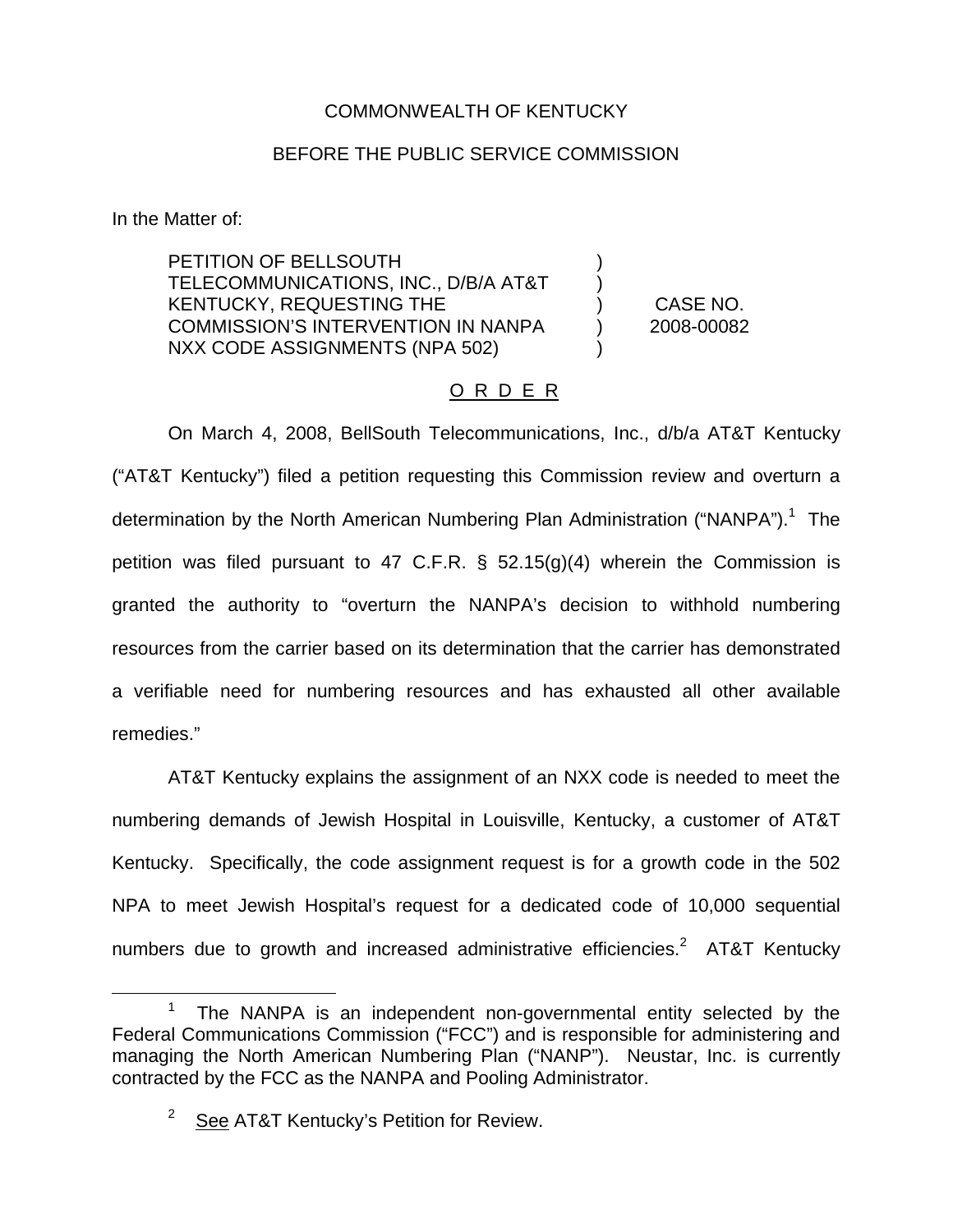does not have sufficient number resources available within its inventory in the available pool for the specified wire center in the Louisville Rate Center and is unable to meet Jewish Hospital's specific need for numbering resources. Hence, on February 27, 2008, AT&T Kentucky electronically submitted to the NANPA an application requesting assignment of a new central office code (NXX) in the Louisville rate center in order to address the business needs of Jewish Hospital. $3$  The application process with the NANPA requires the submission of information used for a Months-To-Exhaust ("MTE") and Utilization Certification Worksheet ("Worksheet") pertaining to the affected rate center.<sup>4</sup> Based on the submitted information and resulting calculations, the NANPA concluded AT&T Kentucky did not meet the FCC's required guideline for MTE of 6 months or less<sup>5</sup> and determined AT&T Kentucky's request for additional numbering resources should be denied.

The NANPA is not a policy-making entity. In making assignment decisions, the NANPA follows regulatory directives and industry-developed guidelines. The NANPA's responsibilities are defined in FCC rules and in comprehensive technical requirements drafted by the telecommunications industry and approved by the FCC.<sup>6</sup>

Pursuant to 47 C.F.R.  $\frac{6}{5}$  52.15(g)(4), this Commission may overturn the determination of the NANPA if the requesting carrier has demonstrated a verifiable need

 $3$  Specifically, the code block request submitted by AT&T Kentucky was for its Armory Place switch, but current FCC rules require the evaluation of number utilization for the entire rate center before assignment of new numbering resources.

In accordance with 47 C.F.R.  $\S$  52.15(g)(3), the MTE and utilization level are calculated by the Worksheet based on various inputs supplied by the applying carrier.

 $5$  According to the Worksheet, the MTE for the Louisville rate center was calculated to be 45.089 months with a utilization rate of 67.731 percent.

 $6$  See generally, 47 C.F.R. § 52.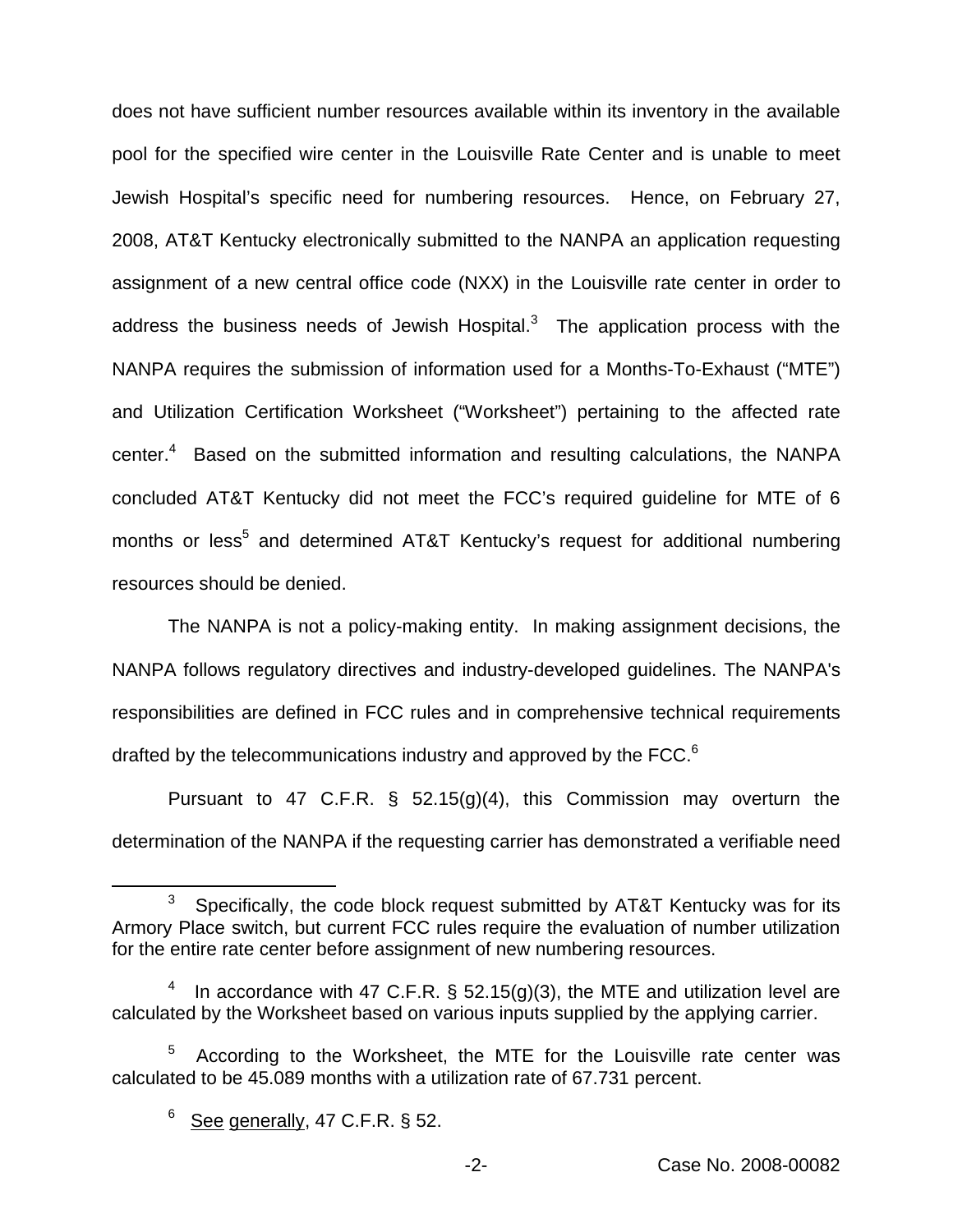for numbering resources and all other available remedies have been exhausted. The Commission finds AT&T Kentucky has demonstrated a verifiable need for additional numbering resources by presenting the request of a specific customer, Jewish Hospital, for dedicated code of 10,000 sequential numbers. AT&T Kentucky advises it will be unable to provide telecommunications services requested by the customer without additional numbering resources in the Louisville rate center. The Commission further finds AT&T Kentucky has exhausted all available remedies in the Louisville rate center to the extent that no combination of existing numbering resources in the Louisville rate center can be employed to meet the customer's demand for a dedicated code of 10,000 sequential numbers. According to AT&T Kentucky, its Armory Place switch serving the Louisville rate center does not have a large enough block of sequential numbers to meet the customer's need.

This Commission finds the NANPA determination to deny AT&T Kentucky the additional numbering resources described herein should be overturned, and the NANPA directed to assign to AT&T Kentucky a new central office code in the Louisville rate center. The Commission notes the numbering resources considered in this Order are to be assigned for the sole use of serving AT&T Kentucky's customer, Jewish Hospital, in the Louisville rate center. If the service requested by Jewish Hospital is withdrawn, declined, or terminated, the associated numbering resources approved in this Order should be returned to the NANPA and may not be utilized to serve other customers without first meeting the NANPA numbering resource guidelines.